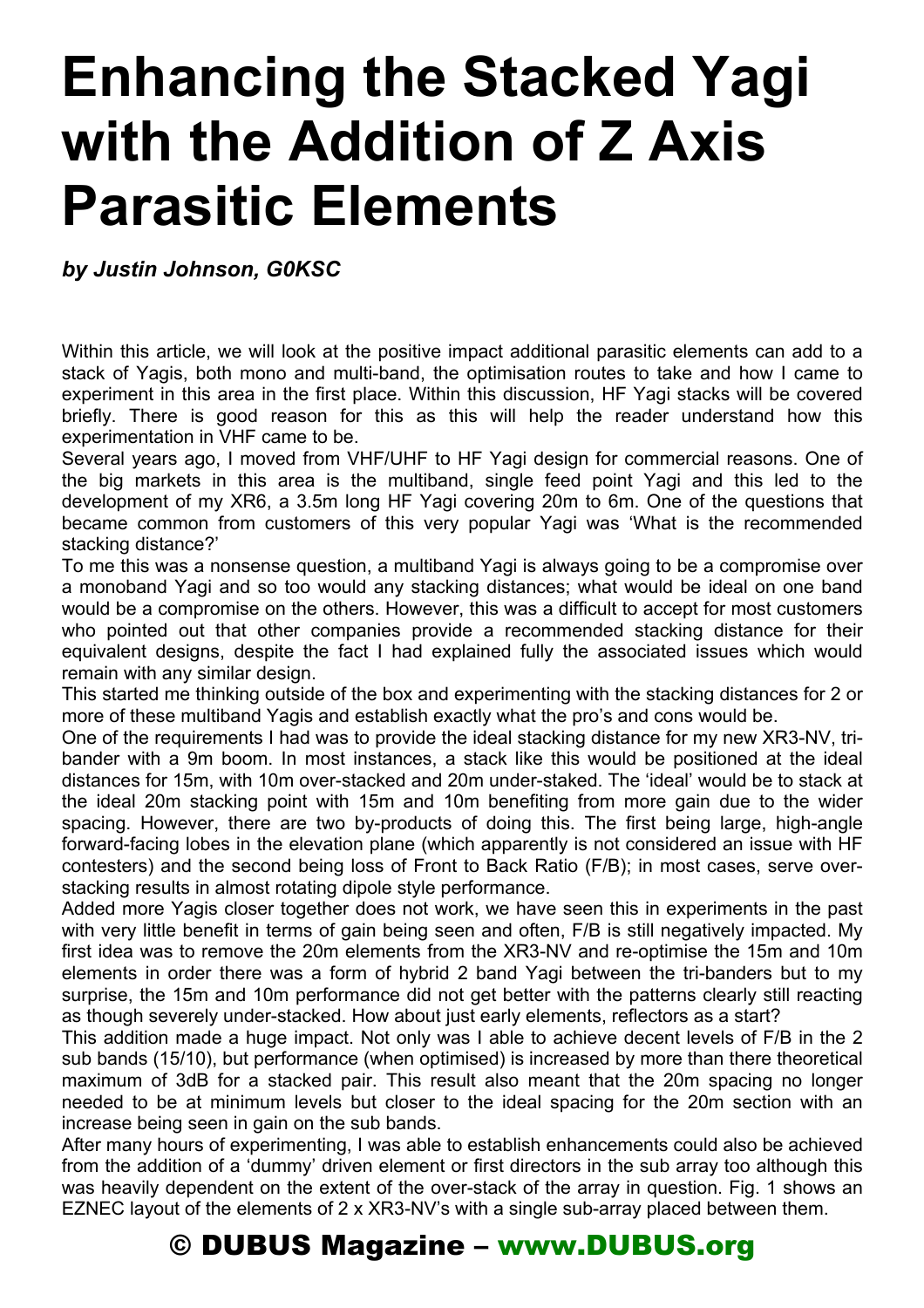



*Fig. 1: 2 x tri-band XR3-NV's with sub-array Fig. 2: 3 stack of InnovAntennas / G0KSC providing performance enhancements XR3NV Tri-band Yagi* 

 *on 15m/10m with Sub Reflector Arrays* 

In the line-diagram of element layout in Fig. 1, the sub array can be seen to have a single reflector for the 15m band and a reflector and additional director for the 10m band and this combination produced the best results at the spacing needed with these 2 x XR3-NVs for this customer.



 *Fig. 3: 20m stack results with no Fig. 4: 15m stack results with Sub Array of 2 x sub array enhancement needed 15m optimised reflectors (blue) without (red)* 

#### © DUBUS Magazine – www.DUBUS.org